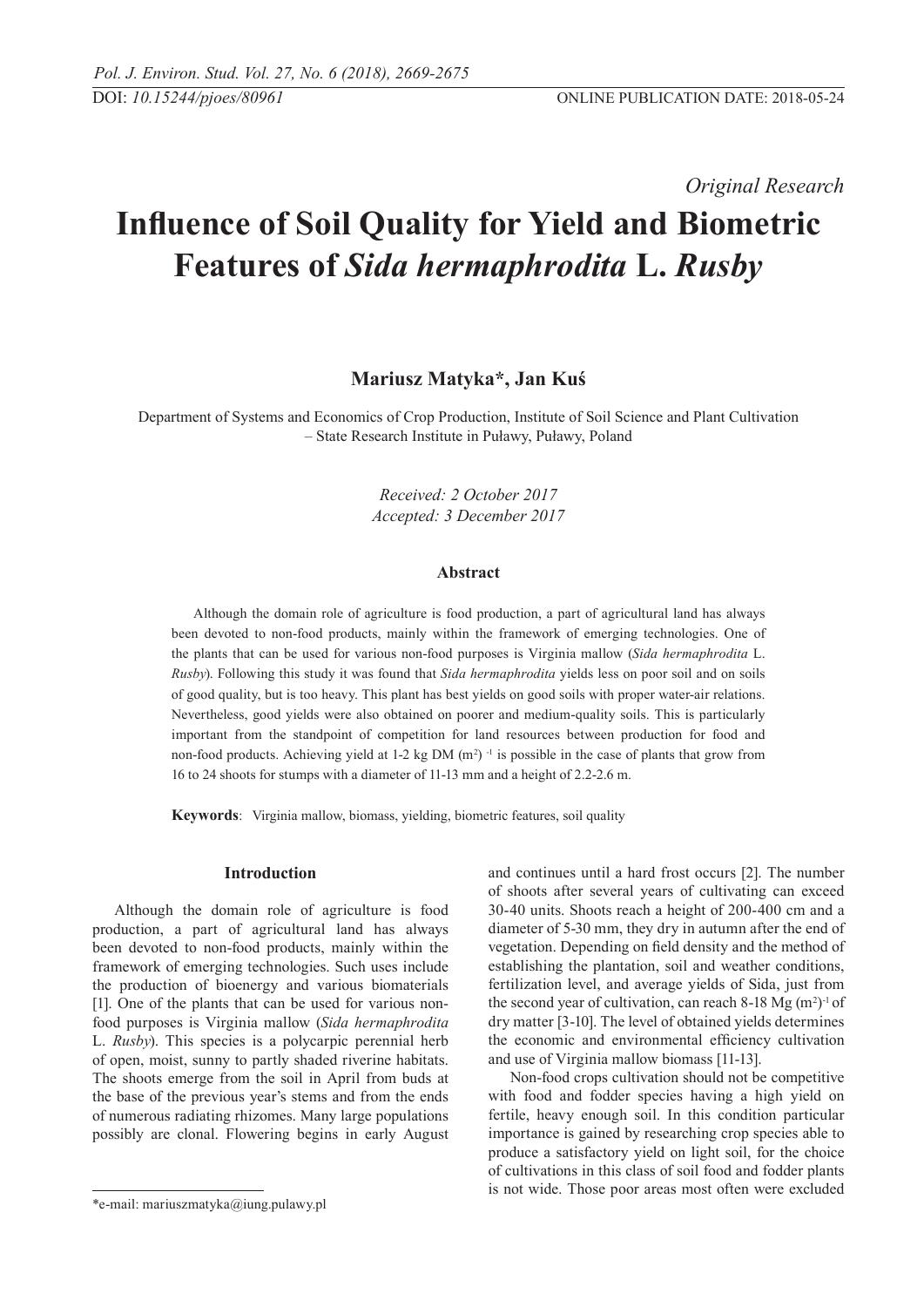from cultivation for a long time, usually transformed into marginal land. Virginia fanpetals is one of the perennial species adjusted to over 10 years of cultivation tolerant to soil of low quality, low organic matter content, and low nutrient levels [14-15].

Initially, Virginia mallow was used as a fibrous, fodder, and melliferous plant. Recently, it has become popular as an energy crop due to the high yield per unit area. Fresh matter of Virginia mallow is a good substrate for biogas production. It possesses high dry matter content and suitable C/N ratio. *Sida hermaphrodita* should be considered as a potential species for methane production due to its high yield, as well as relatively high biogas and methane yields [16]. Dry matter of this species is also very good as solid biofuel. It has low water content and high lower heating value [4, 17]. In addition, Sida can be used for reclamation of soils contaminated with pesticides and heavy metals and reclamation of post-industrial areas [6, 18-20]. In addition, inline plantings of Virginia mallow can be used as biological acoustic screens [21], and Sida biomass can be considered a full-value material purposed for manufacturing particle boards [22].

Our paper presents the relationship between the quality of soil and yield as well as the biometrics features of Virginia mallow (*Sida hermaphrodita*).

#### **Materials and Methods**

The one factor experiment was established in 2007, which was treated as the year of compensatory and obtained yield was used for mulching carp, which serves to protect against frost in winter and the presented results concern the years 2008-2015. The long-term experiment was located in the experimental station IUNG-PIB in Puławy (N:51°24´46,64", E:21°57´56,43"), the quantitative

experimental factor was the differing soil conditions. The experiment considered the following soils:

A: fen brown soil with mechanical composition of ordinary dust.

B: brown soil, light sandy loam on poor sandy loam.

- C: brown soil generated from loess.
- D: brown soil, light sandy loam on heavy loam.
- E: brown soil, light loam on heavy loam.
- F: black soil, medium loam on heavy loam.

Part of the same experimental facility included research on *Miscanthus x giganteus* [23].

*Sida hermaphrodita* crops in the number of 3 pieces were planted on microplot at area  $1.5 \text{ m}^2$  and depth of 1.5 m, for which the bottom was local bedrock (Fig. 1). Microplots were filled in the years 1973-1974 with soils collected by levels from natural soil. Layers of soil to fill the microplots were removed and collected separately from the individual levels. During the filling of the plots natural arrangement of the soil layers was preserved [24]. Each of the soils considered in the experiment were found in triplicate  $(3 \times 1.5 \text{ m}^2)$ . In the years preceding the establishment of the experiment, the *Sida hermaphrodita*  object was used in the research for typical agricultural crops, mainly cereals.

Every year we applied chemical protection against the fungus *Sclerotinia sclerotiorum.* Spraying was carried out in the first half of June by using Horizon 250 EW fungicide at concentration 0.018%. In the experiment we have been used the following doses of mineral fertilizers: N-120 kg·ha-1, P-30 kg·ha-1, K-80 kg·ha<sup>-1</sup>, Mg-5 kg·ha<sup>-1</sup>, and S-10 kg·ha<sup>-1</sup>. Harvest of plants and sampling for analysis was carried out after the growing season during one day depending on the year in November-December. The yield level, biometric features, and share of dry matter was described for all harvested plants individually.



Fig. 1. Scheme of *Sida hermaphrodita* crops arrangement on microplot.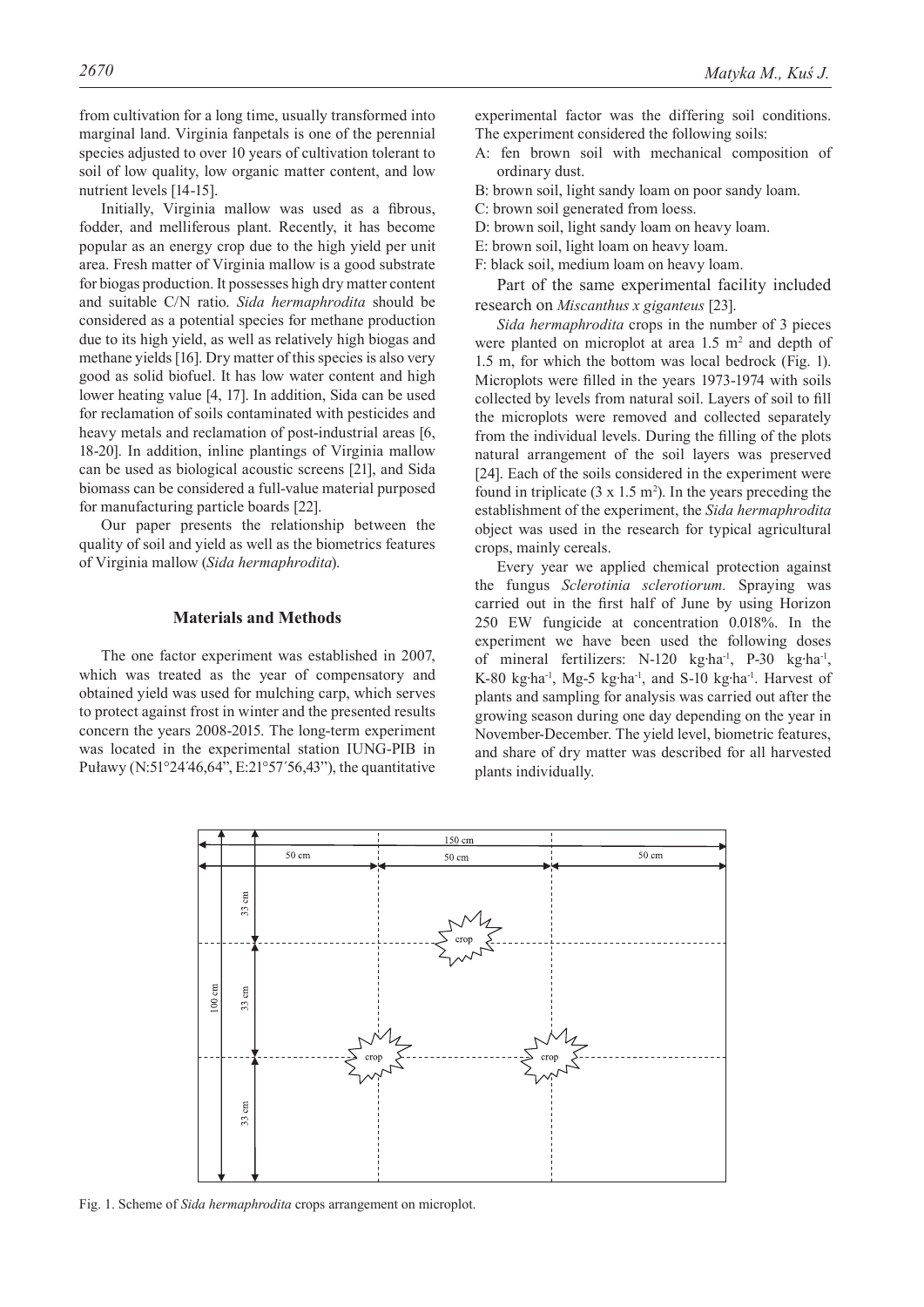| Month                          | $\mathbf I$ | $\rm II$ | $\rm III$ | IV           | V    | VI   | <b>VII</b> | <b>VIII</b>    | IX   | $\mathbf X$ | XI               | <b>XII</b> | Average for year |
|--------------------------------|-------------|----------|-----------|--------------|------|------|------------|----------------|------|-------------|------------------|------------|------------------|
|                                | Temperature |          |           |              |      |      |            |                |      |             |                  |            |                  |
| 2008                           | 0.9         | 2.6      | 3.9       | 9.4          | 13.5 | 18.2 | 18.8       | 18.6           | 12.5 | 9.9         | 5.1              | 1.4        | 9.6              |
| 2009                           | $-2.6$      | $-0.7$   | 2.2       | 11.0         | 13.7 | 16.6 | 20.1       | 18.4           | 14.8 | 6.8         | 5.3              | $-1.1$     | 8.7              |
| 2010                           | $-8.4$      | $-2.0$   | 3.2       | 9.3          | 14.3 | 18.3 | 22.1       | 20.2           | 12.2 | 5.5         | 6.5              | $-4.6$     | 8.1              |
| 2011                           | $-0,5$      | $-3,7$   | 3,3       | 11.0         | 14,3 | 19,0 | 18,3       | 18,9           | 15,1 | 8,1         | 2,8              | 2,2        | 9,1              |
| 2012                           | $-1,3$      | $-6,5$   | 4,9       | 9,9          | 15,6 | 17,7 | 21,4       | 19,0           | 15,0 | 8,3         | 5,7              | $-3,1$     | 8,9              |
| 2013                           | $-3,4$      | $-0,6$   | $-1,5$    | 8,7          | 15,6 | 18,7 | 19,8       | 19,7           | 12,1 | 10,3        | 5,8              | 2,0        | 8,9              |
| 2014                           | $-2,2$      | 1,9      | 6,7       | 10,8         | 14,3 | 16,4 | 20,9       | 18,3           | 14,6 | 9,5         | 4,9              | 0,6        | 9,7              |
| 2015                           | 1,3         | 1        | 5,1       | 8,6          | 13,5 | 17,9 | 20,4       | 22,6           | 15,3 | 7,0         | 5,2              | 4,0        | 10,2             |
| Average for years<br>1871-2008 | $-3.3$      | $-2.3$   | 1.6       | 7.8          | 13.5 | 16.8 | 18.5       | 17.4           | 13.3 | 8.0         | 2.8              | $-1.3$     | 7.7              |
| Rainfall in mm                 |             |          |           |              |      |      |            |                |      |             |                  |            |                  |
| 2008                           | 43          | 16       | 52        | 46           | 95   | 77   | 92         | 82             | 69   | 44          | 21               | 41         | 679              |
| 2009                           | 24          | 38       | 67        | $\mathbf{1}$ | 71   | 119  | 67         | 73             | 27   | 88          | 47               | 55         | 676              |
| 2010                           | 29          | 35       | 25        | 17           | 107  | 58   | 54         | 89             | 113  | 14          | 66               | 32         | 638              |
| 2011                           | 25          | 13       | 12        | 24           | 60   | 51   | 210        | 41             | 6    | 21          | $\boldsymbol{0}$ | 29         | 492              |
| 2012                           | 31          | 16       | 20        | 32           | 35   | 69   | 114        | 84             | 19   | 72          | 28               | 21         | 541              |
| 2013                           | 40          | 29       | 34        | 37           | 85   | 82   | 31         | $\tau$         | 48   | 5           | 45               | 11         | 454              |
| 2014                           | 39          | 19       | 31        | 58           | 172  | 95   | 66         | 117            | 14   | 22          | 21               | 36         | 690              |
| 2015                           | 55          | 10       | 46        | 29           | 112  | 32   | 55         | $\overline{4}$ | 126  | 30          | 47               | 25         | 571              |
| Average for years<br>1871-2008 | 31          | 30       | 30        | 40           | 57   | 70   | 84         | 75             | 51   | 43          | 39               | 37         | 587              |

Table 1. Weather conditions of the experiment on the background of long-term average.

The years of conducting the experiment were characterized by different weather conditions (Table 1). Statistical analysis of results was performed using Statistica 9.0 software. During the preparation of the database from the analysis we removed the outliers and extremes data, and the level of significance adopted



Fig. 2. Variation of dry matter yield (kg DM (m<sup>2</sup>)<sup>-1</sup>) of *Sida hermaphrodita* depending on the soils and years.

\* Explanations: data marked with the same letters do not differ significantly at  $\alpha = 0.05$ ; the significance of differences was calculated separately for each soil and for the mean values (for soil and years).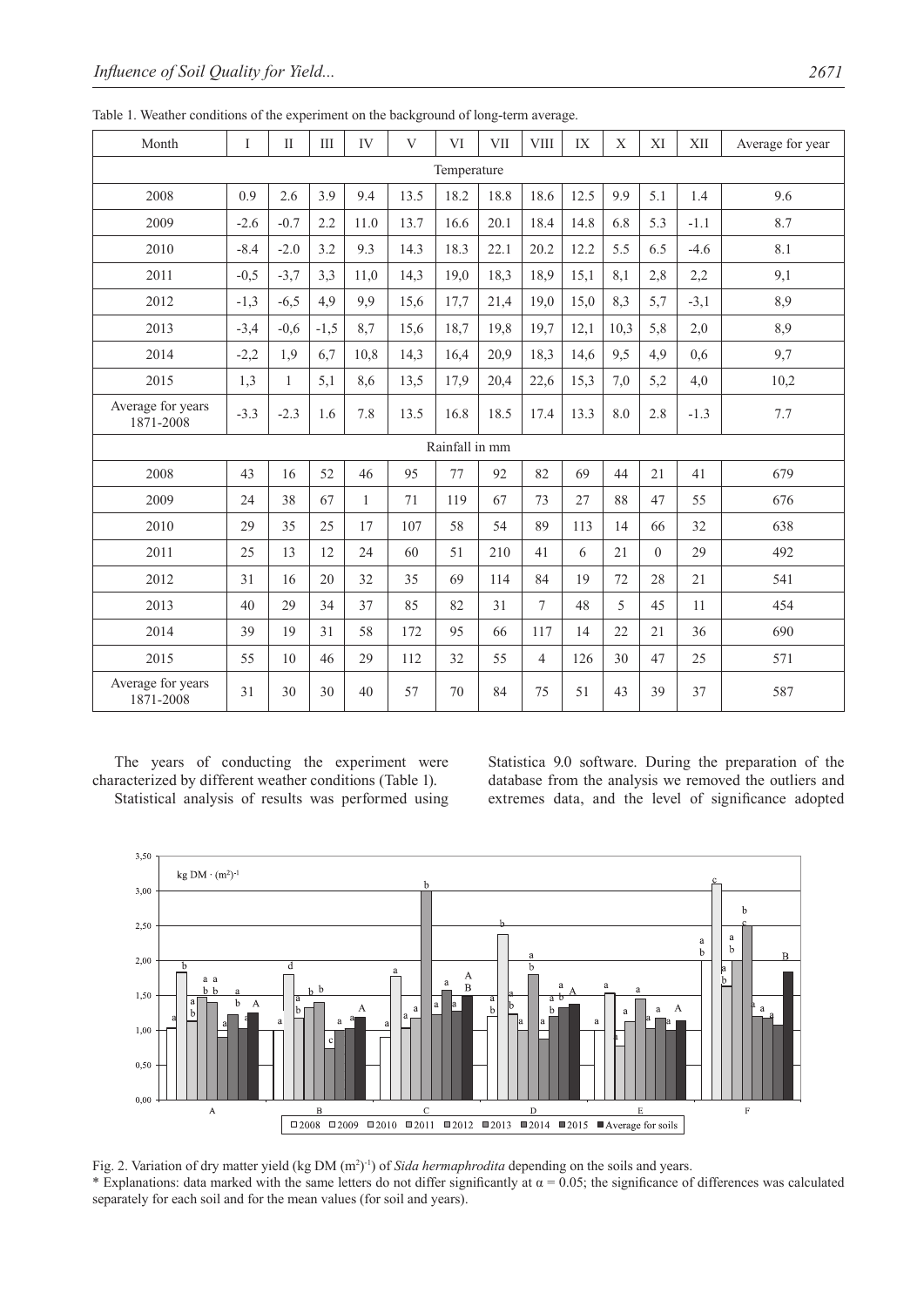| Types of<br>soil | Yield<br>$(kg DM \cdot$<br>$(m^2)^{-1}$ | Number<br>of shoots<br>for plant | Plant<br>height<br>(m) | <b>Shoot</b><br>diameter<br>(mm) |
|------------------|-----------------------------------------|----------------------------------|------------------------|----------------------------------|
| A                | $1.3a*$                                 | 17a                              | 2.1a                   | 11.3a                            |
| B                | 1.2a                                    | 17a                              | 2.1a                   | 11.2a                            |
| C                | $1.5$ ab                                | 20ab                             | $2.2$ ab               | 11.7ab                           |
| D                | 1.4a                                    | 19ab                             | 2.1a                   | 11.1a                            |
| E                | 1.1a                                    | 16a                              | 2.2a                   | $11.8$ ab                        |
| F                | 1.8 <sub>b</sub>                        | 21 <sub>b</sub>                  | 2.4 <sub>b</sub>       | 12.4 <sub>b</sub>                |
| Average          | 1.4                                     | 18                               | 2.2                    | 11.6                             |

Table 2. Yield and biometric features of *Sida hermaphrodita*  in different soils (average for the years 2008-2015).

\*Explanations: data marked with the same letters do not differ significantly at  $\alpha$  = 0.05

for analysis was  $p = 0.05$ . To determine the significance of differences we used the analysis of variance for a single factor, detailed by NIR test performed post hoc. Cluster analysis was performed by using the method of k-means, and the regression equation was performed using the "backwards step" method. Variables in the cluster analysis and the regression equation included the yield of dry matter (dependent variable in the regression analysis), number of shoots for a plant, plant height, shoot diameter and the share of dry mass. Modeling of yield depending on the selected *Sida hermaphrodita* biometric features made by using neural networks, which are the part of a new statistical method known as "data mining."

### **Results and Discussion**

Obtained results showed that *Sida hermaphrodita*  yields have a high range of variation between years and soils (Fig. 2, Tables 2-3). In the analyzed years, the highest yields were obtained in the brown soil generated from loess (C) and in black soil building from medium loam on heavy loam (F). The lowest yields were obtained in brown soil building from light loam on heavy loam (E), and brown soil building from light sandy loam on poorly sandy loam (B). Also, cluster analysis performed for the soils, taking account the obtained yield confirms this division (Table 5). The analysis showed that *Sida hermaphrodita* yields less in poor soil (B) and in soils of good quality, but too heavy (E, F). In the case of soil B, the low level of obtained yields can be explained by low ability to retain water, which is one of the most important yield factors. Soil E is characterized by a large share of floating fraction that can also negatively influence the soil air-water relationship, especially in periods of high intensity of rainfall. In light of the obtained results we should note that most suitable for the *Sida hermaphrodita*  cultivation are soils of better quality but not too heavy.

Statistical analysis of the significance of differences also indicates that the obtained yields differ significantly

|  |  |                                         |  | Table 3. Yield and biometric features of Sida hermaphrodita |
|--|--|-----------------------------------------|--|-------------------------------------------------------------|
|  |  | in different years (average for soils). |  |                                                             |

| Year    | Yield<br>$(kg DM \cdot$<br>$(m^2)^{-1}$ | Number<br>of shoots<br>for plant | Plant<br>height<br>(m) | Shoot<br>diameter<br>(mm) |
|---------|-----------------------------------------|----------------------------------|------------------------|---------------------------|
| 2008    | $1.2a*$                                 | $15$ ab                          | $2.2$ ab               | 12.8 <sub>b</sub>         |
| 2009    | 2.1 <sub>b</sub>                        | 14a                              | 2.7 e                  | 13.5c                     |
| 2010    | 1.2a                                    | $15$ ab                          | 2.4c                   | 12.4 <sub>b</sub>         |
| 2011    | 1.4a                                    | 19 <sub>bc</sub>                 | 2.1a                   | 11.1a                     |
| 2012    | 1.9 <sub>b</sub>                        | 26d                              | 1.7d                   | 10.5a                     |
| 2013    | 1.0a                                    | 17 abc                           | 2.0a                   | 10.7a                     |
| 2014    | 1.2a                                    | 18 abc                           | 2.3 <sub>bc</sub>      | 11.1a                     |
| 2015    | 1.1a                                    | 21c                              | 2.1a                   | 10.6a                     |
| Average | 1.4                                     | 18                               | 2.2                    | 11.6                      |

<sup>\*</sup>Explanations: data marked with the same letters do not differ significantly at  $\alpha$  = 0.05

depending on the soil (Table 2). The observed trends for the average of the 8 years (2008-2015) were also reflected in the observations for each year (Fig. 2). In addition, they conclude that *Sida hermaphrodita* yields differ between years in what is largely conditioned by weather conditions (Table 1). The lowest yields of Virginia mallow were obtained in the 2013 and 2015 years, which was characterized by the unfavorable distribution of rainfall and high temperature in the vegetation period. Reducing crop yields in the 2013 year of the study can be explained by a significantly more frosty March 2013, when the average monthly temperature was almost twice lower than the average for years 1871-2008. This is probably what caused the weakening of the plants and delayed the vegetation period. The highest yields were obtained in 2009 and 2012, when the course of the weather was very favorable. The number and distribution of rainfall and temperature conditions in the following months have allowed the disclosure of yield potential of Virginia mallow.

In experiments conducted in southeastern Poland, dry matter yield of *Sida hermaphrodita* depending of soil quality, nitrogen and phosphorus fertilization levels, and the year of cultivation ranged from about 2 to 17 Mg DM ha-1 [4, 12, 14, 25]. The other hand in the experiment established in different parts of Poland yields were at a level 4-19 Mg DM ha<sup>-1</sup> [10, 26-27]. In Lithuania the yield of Virginia mallow fluctuated between 4.7 and 7.5 Mg DM ha-1 [28].

A substantial degree of variability depending on soil and year also characterized the biometric features of *Sida hermaphrodita* (Tables 2-3). The most preferred values of biometric features were characterized by plants growing on brown soil generated from loess (C) and in black soil building from medium loam on heavy loam (F). They had the largest number of shoots from plants with the highest diameter and height (Table 2). Furthermore, in the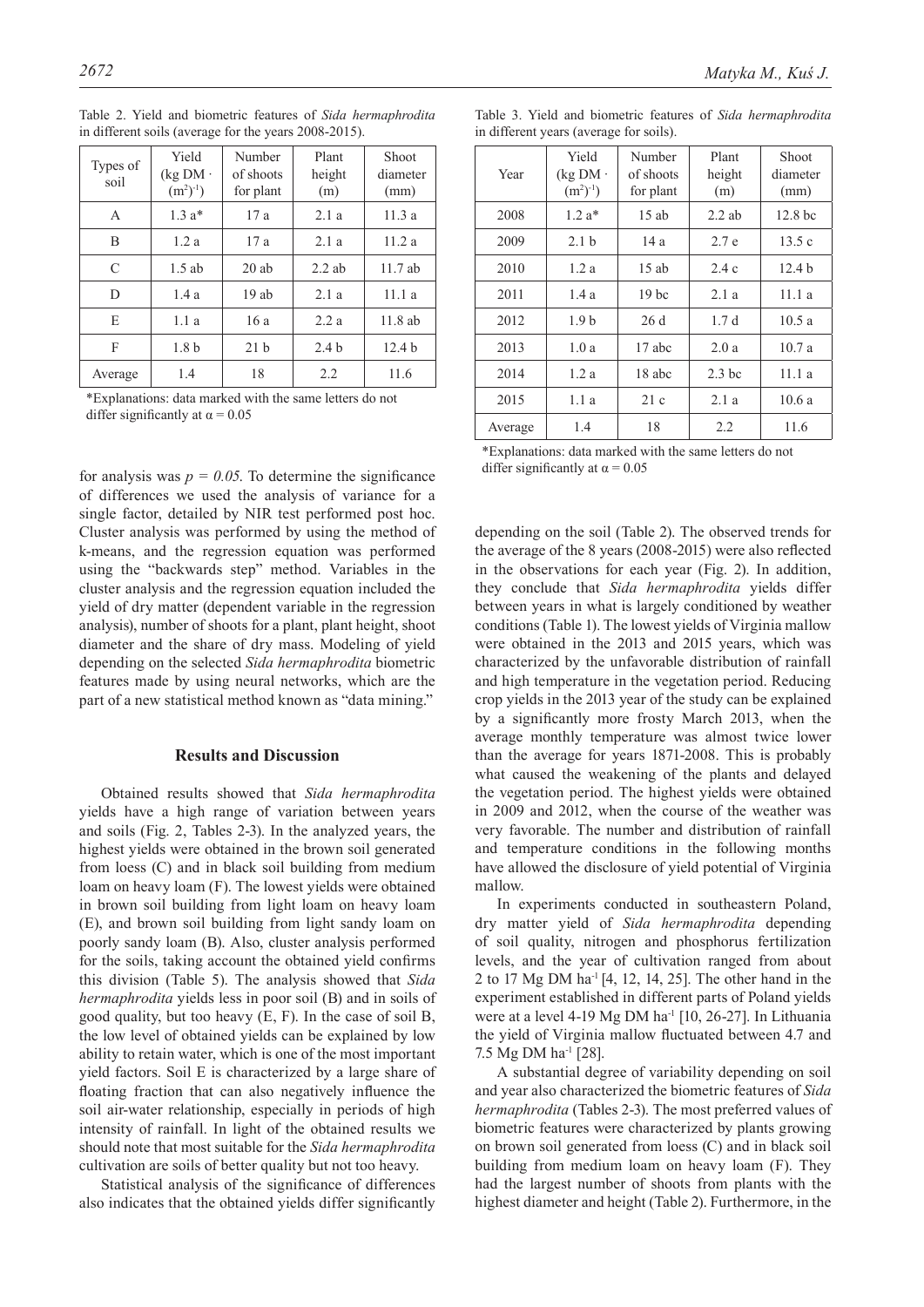statistical analysis for yield and biometric features these soils were placed in the same cluster. Plants cultivated on other soils were characterized by worse values and relationships of evaluated biometric features. They had generally the lowest number of shoots from plants, with low height and diameter.

Obtained results indicate that with the development of plantations relationships between biometric features have changed (Table 3). In the first years of vegetation (2008-2010), Virginia mallow created fewer shoots, but with larger diameter and height. In the following years (2011-2015) the plants created more shoots, but they were lower and have a smaller diameter.

In other experiments shoots of *Sida hermaphrodita*  reached 2.6-3.2 m height and 13.0-19.8 mm diameter, whereas the crops created 15-22 shoots [4, 12, 25].



Fig. 3. Yield model for *Sida hermaphrodita* determined by number of shoots and their height.



Fig. 4. Yield model for *Sida hermaphrodita* determined by shoot diameter and their height.

| different soils (average of the years 2008-2015). |                                     |                                  |                        |                           |  |  |
|---------------------------------------------------|-------------------------------------|----------------------------------|------------------------|---------------------------|--|--|
| Types of<br>soil                                  | The share<br>of dry<br>mass $(\% )$ | Number<br>of shoots<br>for plant | Plant<br>height<br>(m) | Shoot<br>diameter<br>(mm) |  |  |
| A                                                 | 0.00                                | 0.33                             | $0.53*$                | $0.47*$                   |  |  |
| B                                                 | $-0.47*$                            | $-0.26$                          | $0.63*$                | $0.62*$                   |  |  |
| C                                                 | 0.20                                | $0.80*$                          | 0.05                   | $-0.12$                   |  |  |
| D                                                 | $-0.06$                             | $0.53*$                          | $0.58*$                | 0.35                      |  |  |
| E                                                 | 0.16                                | $0.80*$                          | 0.29                   | $-0.04$                   |  |  |
| F                                                 | $-0.34$                             | $0.48*$                          | 0.27                   | $0.51*$                   |  |  |

Table 4. Correlation coefficient  $|r|$  between the yield of *Sida* hermaphrodita (kg DM (m<sup>2</sup>)<sup>-1</sup>) and selected biometric features in

\* correlations significant for  $\alpha$  <0.05

For all soils

#### Relationships between Yield and BiometricFeatures

Correlation analysis shows that the DM yield of *Sida hermaphrodita* is dependent on other biometric features in different soils (Table 4). But the vast majority have the strongest relationship between DM yield and the share of dry mass, number of shoots from the plant, shoot diameter, and height.

This is confirmed also by the basis of these results generated as a mathematical model of Sida yielding, which is based on multiple regression equation. In addition to the above-mentioned features, this model also takes into account the height of plant shoots.



Fig. 5. Yield model for *Sida hermaphrodita* determined by number of stems and their diameter.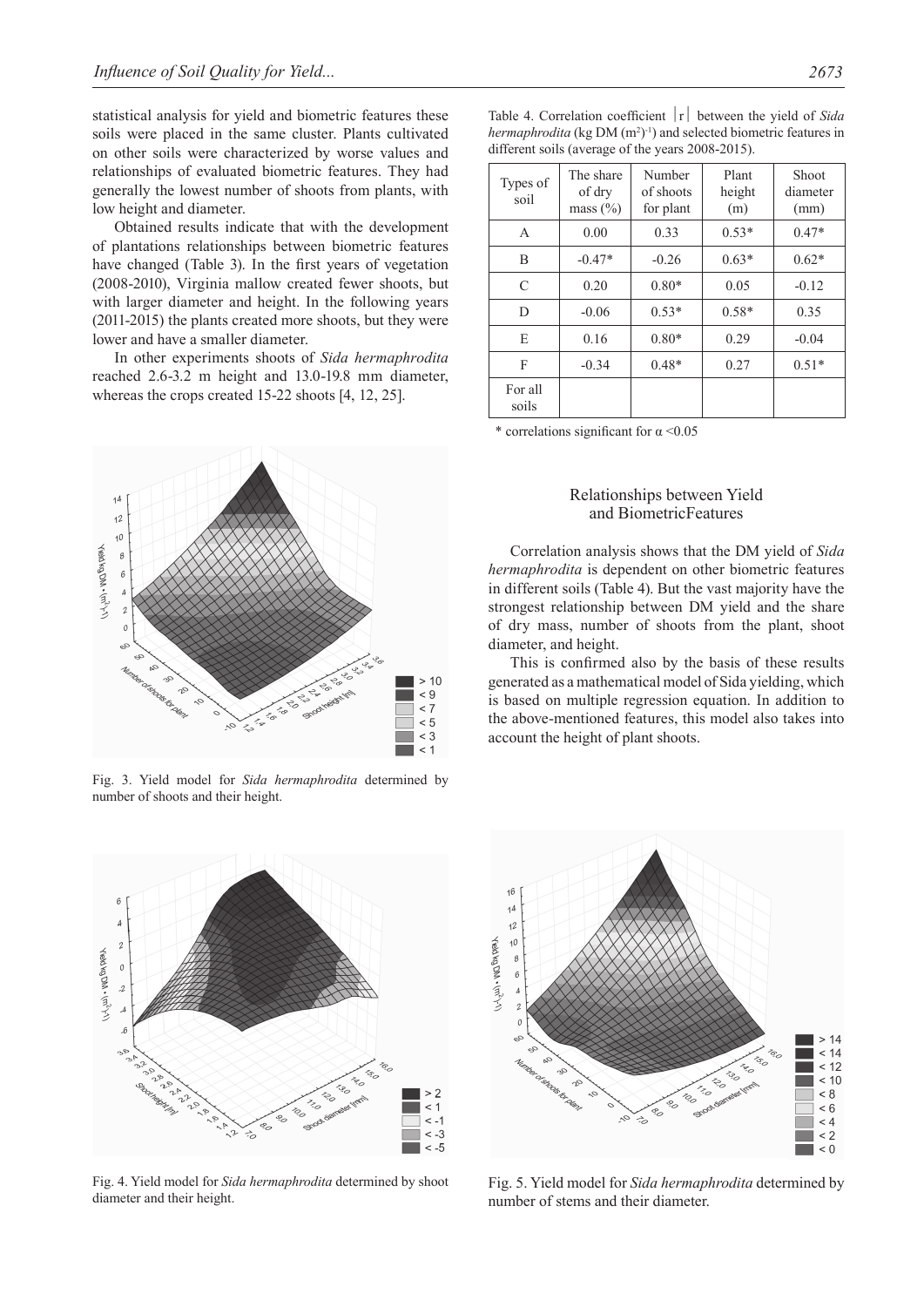| Criteria<br>for allocation      | Data cluster I | Data cluster II |  |  |
|---------------------------------|----------------|-----------------|--|--|
| Yield and<br>biometric features | A, B, D, $E^*$ | C, F            |  |  |
| Yield                           | A, B, D, E     | C, F            |  |  |
| <b>Biometric features</b>       | A, B, C, D, E  |                 |  |  |

Table 5. Results of cluster analysis (k-means method) for the soils, taking into account different criteria for allocation.

\* type of soil

$$
y = -2.93 + 0.07X_1 + 0.26X_2
$$
  

$$
R^2 = 0.66
$$

...where: y is yield kg DM  $(m^2)^{-1}$ ,  $X_1$  is number of shoots for plant, and  $X_2$  is shoot diameter (mm).

To further explain the relationship between the yield of Virginia mallow and its biometric features we used modeling with neural networks, which are part of the new data mining statistical method (Figs 3-5). Analysis of the results shows that in order to achieve *Sida hermaphrodita*  yields of 1-2 kg DM  $(m^2)^{-1}$ , regardless of the soil, are possible when plants have the following biometric features:

number of shoots per plant  $=$  <16-24 $<$ 

shoot diameter (mm)  $=$  <11-13 $<$ 

plant height (m) =  $<$ 2,2-2,6 $<$ 

These results, in addition to the nature of cognition, may serve as a benchmark for further work on selection and breeding of Virginia mallow.

Performed cluster analysis showed that the division into clusters by the criterion of yield, biometric features, and all the parameters together converges (Table 5). This allows for the conclusion that the level of obtained yield is largely determined by biometric features.

#### **Conclusion**

Following this study it was found that *Sida hermaphrodita* yield less on poor soil and on soils of good quality, but too heavy. This plant has best yields on good soils with proper water-air relationships. Nevertheless, good yields were also obtained on the poorer and medium-quality soils. This is particularly important from the standpoint of competition for land resources between production for food and non-food products. The obtained results show that the introduction of this plant to cultivation should not restrict the area of best quality land that could be used for food production.

Analysis of the obtained results can also conclude that, with the development of *Sida hermaphrodita* plantations, relationships between biometric features have changed.

Achieving yields of 1-2 kg DM  $(m^2)$ <sup>-1</sup> is possible in the case of plants that grow from 16 to 24 shoots per stump with a diameter of 11-13 mm and a of height 2.2-2.6 m.

#### **References**

- 1. DIAMANTIDIS N.D., KOUKIS E.G. Agricultural crops and residues as feedstock for non-food products in Western Europe. Ind. Crops Prod., **11**, 97, **2000**.
- 2. SPOONER D.M., CUSICK A.W., HALL G.E., BASKIN J.M. Observations on the distribution and ecology of *Sida hermaphrodita* (L.) Rusby (Malvaceae), **1985**.
- 3. BORKOWSKA H. Yields of Virginia fanpetals and willow on good wheat soil complex (in Polish). Fragm. Agronom., **2**, 41, **2007**.
- 4. BORKOWSKA H., MOLAS R. Two extremely different crops Salix and Sida, as source of renewable bioenergy. Biomass Bioenerg., **36**, 234, **2012**.
- 5. KARLEN D.L., DITZLER C.A., ANDREWS, S.S. 2003. Soil quality: why and how? Geoderma **114**, 145, **2003**.
- 6. KOCOŃ A., MATYKA M. Phytoextractive potential of Miscanthus giganteus and Sida hermaphrodita growing under moderate pollution of soil with Zn and Pb. Journ. Food Agric. Environ., **10** (2), 1253, **2012**.
- 7. MATHE-GASPAR G., FODO,R N., POKOVAI K., KOVACS G.J. Crop modeling as a tool to separate the influence of the soil and weather on crop yields. Phys. Chem. Earth, **30**, 165, **2005**.
- 8. MATYKA M., KUŚ J. *Sida hermaphrodita* L. (*Rusby*). In Kołodziej B., Matyka M. Editors Renewable energy sources. Agricultural Energy resources. PWRiL Poznań, **2012** [In Polish].
- 9. NABEL M., TEMPERTON V. M., POORTER H., LÜCKE A., JABLONOWSKI N. D. Energizing marginal soils - The establishment of the energy crop *Sida hermaphrodita* as dependent on digestate fertilization, NPK, and legume intercropping. Biomass Bioenerg., **87**, 9, **2016**.
- 10. PODLASKI S., PIETKIEWICZ S., CHOŁUJ D., HORACZEK T., WIŚNIEWSKI G., GOZDOWSKI D., KALAJI H. M. The relationship between the soil water storage ane water use efficiency of seven energy crops. Photosynthetica, **55** (2), 210, **2017**.
- 11. HRYNIEWICZ M., GRZYBEK A. Emission of gases produced during cultivation of Virginia mallow (in Polish). Probl. Agricult. Engine., **4** (82), 119, **2013**.
- 12. MATYKA M. Production and economic aspects of cultivation of perennial plants for energy purposes. Monograph, IUNG-PIB Puławy, **2013** [In Polish].
- 13. PSZCZÓLKOWSKA A., ROMANOWSKA-DUDA Z., PSZCZÓŁKOWSKI W., GRZESIK M., WYSOKIŃSKA Z. Biomass production of selected energy plants: Economic analysis and logistic strategies. Compar. Econom. Resea., **15** (3), 77, **2012**.
- 14. BORKOWSKA H., MOLAS R., KUPCZYK A. Virginia fanpetals (*Sida hermaphrodita* Rusby) cultivated on light soils; height of yield and biomass productivity. Polis J. of. Environ. Stud., **18** (4), 563, **2009**.
- 15. NABEL M., BARBOSA D.B.P., HORSCH D., JABLONOWSKI N.D. Energy crop (*Sida hermaphrodita*) fertilization using digestate under marginal conditions: A dose-response experiment. Energ. Proced., **59**, 127, **2014**.
- 16. OLESZEK M., MATYKA M., LALAK J., TYS J., PAPROTA E. Characterization of *Sida hermaphrodit*a as